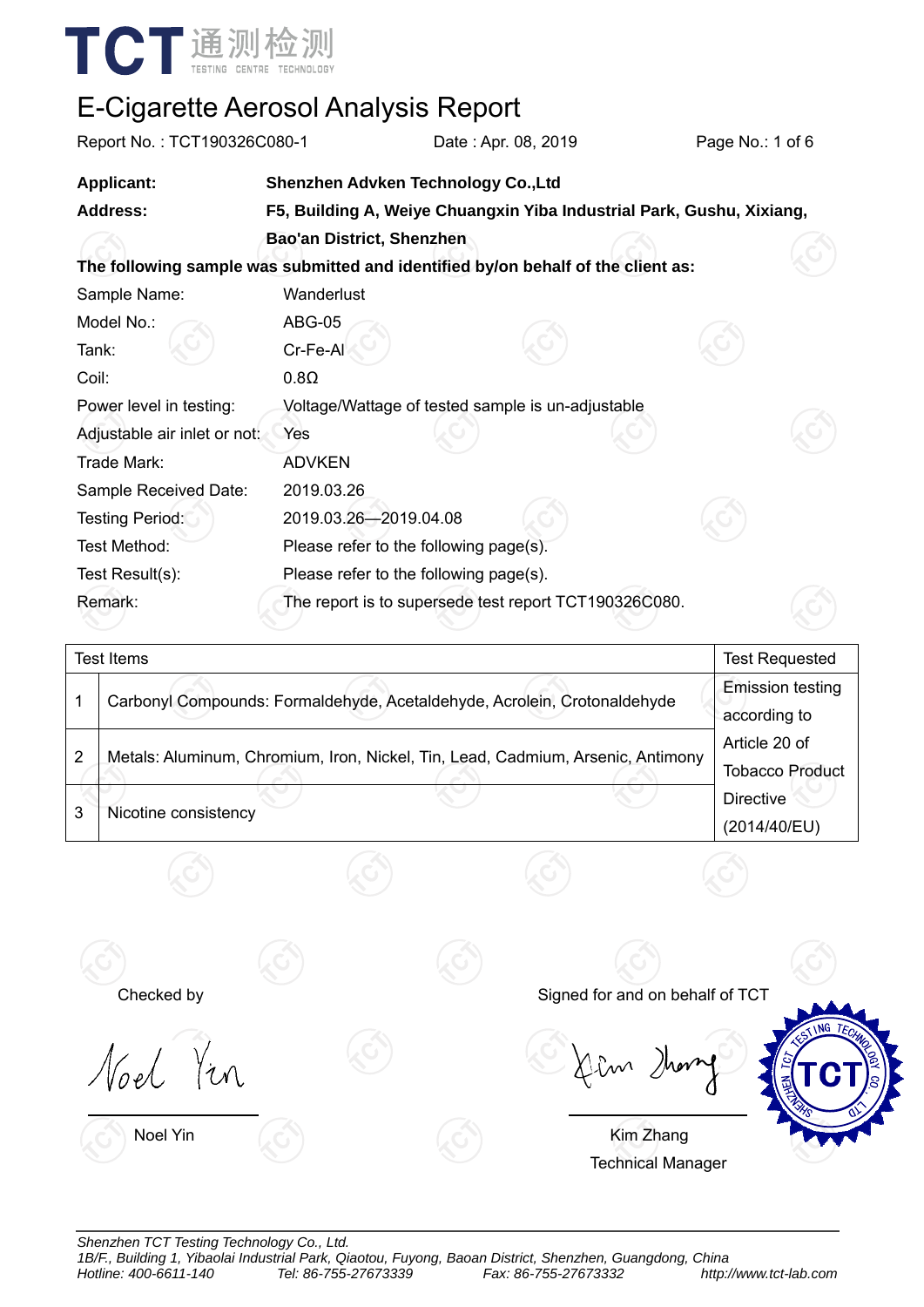

Report No.: TCT190326C080-1 Date : Apr. 08, 2019 Page No.: 2 of 6

**Test Results:** 

Test Condition for test items except Nicotine consistency test:

With reference to the CORESTA RECOMMENDED METHOD Nº 81 method parameter, Afnor standardization XP D90-300-3,International Standard ISO 20768:2018 and PD CEN/TR 17236:2018, a smoke machine was used to collect the vapor.

| <b>Puff Duration</b>                  | $3.0s \pm 0.1s$  |  |
|---------------------------------------|------------------|--|
| Puff Volume                           | 55mL±0.3mL       |  |
| <b>Puff Frequency</b>                 | $30s \pm 0.5s$   |  |
| Puff of Each Group                    | 20               |  |
| Group Interval Time                   | 300s±120s        |  |
| <b>Maximum Flow</b>                   | 18.5mL/s±1.0mL/s |  |
| Pressure Drop                         | < 50hPa          |  |
| Group                                 | 5                |  |
| <b>Total Number of Puff</b>           | 100              |  |
| <b>Total Duration of Vaporization</b> | 300s             |  |
|                                       |                  |  |

The temperature and relative humidity of the test atmosphere during machine preparation and testing were kept within the following limits: temperature  $\pm 2^{\circ}$ C, relative humidity  $\pm 5\%$ 

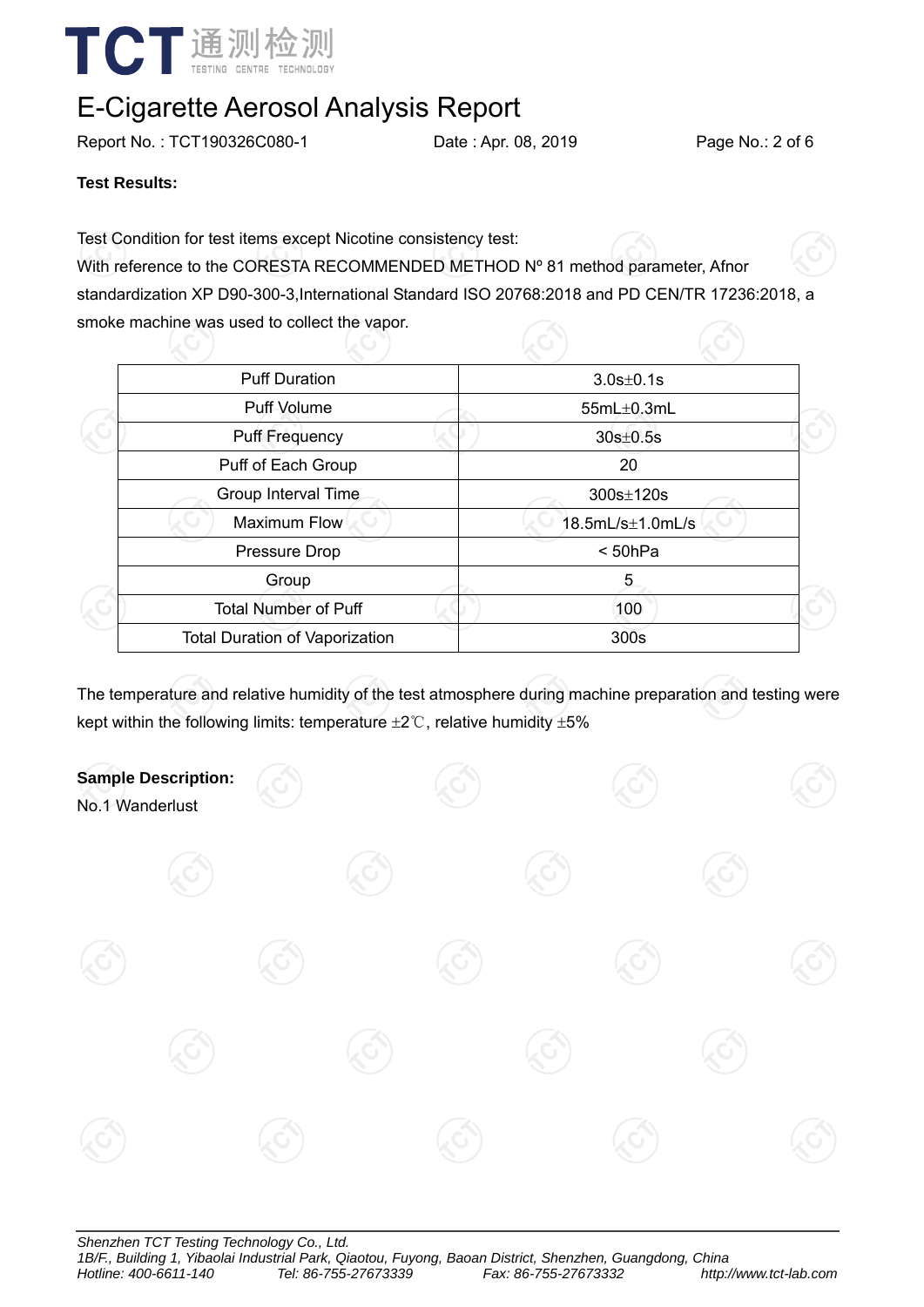

Report No.: TCT190326C080-1 Date : Apr. 08, 2019 Page No.: 3 of 6

### **1. Carbonyl Compounds Content(s)**

Method: The volatile aldehydes are extracted from the aerosol by bubbling each puff through an impactor containing an acidified aqueous solution of 2,4-DNPH. The samples are analyzed by reverse phase highperformance liquid chromatography and determined using a UV detector.

|                | CAS No.   | Unit        | MDL   | LOQ            | Content(s) |  |  |
|----------------|-----------|-------------|-------|----------------|------------|--|--|
| Test Item      |           |             |       |                | No.1       |  |  |
| Formaldehyde   | $50-00-0$ | ug/100puffs | 0.667 | $\overline{2}$ | 8.45       |  |  |
| Acetaldehyde   | 75-07-0   | ug/100puffs | 0.667 | 2              | 5.79       |  |  |
| Acrolein       | 107-02-8  | ug/100puffs | 0.667 | 2              | <b>ND</b>  |  |  |
| Crotonaldehyde | 4170-30-3 | ug/100puffs | 0.667 | 2              | ND.        |  |  |

- Note: ug = Microgram
	- ND = Not Detected (lower than MDL)
	- MDL = Method Detection Limit
	- LOQ = Limit of Quantitation
	- E-Liquid Used: E-liquid B (AFNOR XP D90-300-3)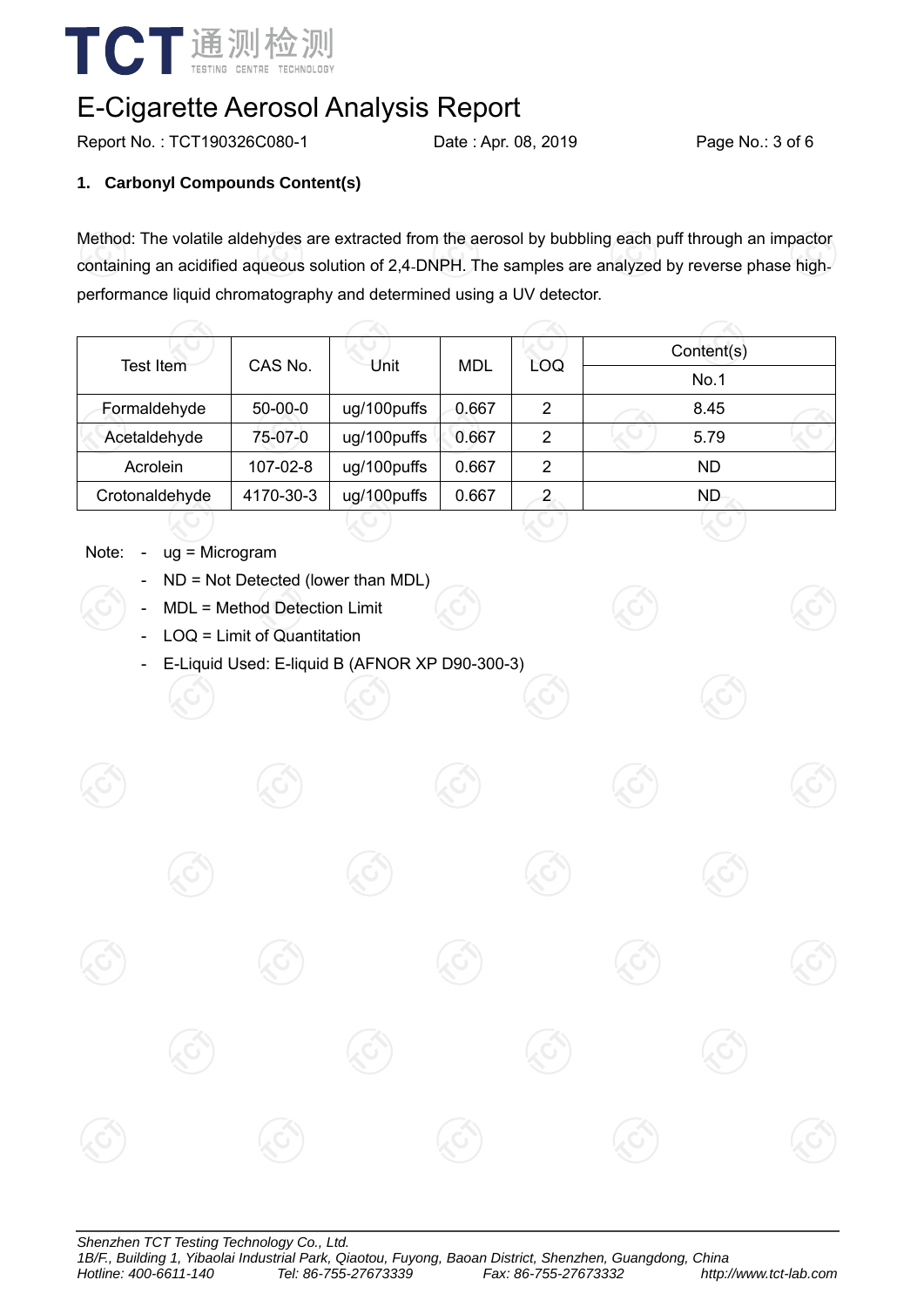

Report No.: TCT190326C080-1 Date : Apr. 08, 2019 Page No.: 4 of 6

#### **2. Metals Content(s)**

Method: The vapor was passed through a dry-ice cooled impinger containing glass packing beads and quartz wool. After smoking the impinger was extracted with 5% nitric acid and filtered through quartz wool. An aliquot of the resulting solution was submitted for analysis by ICP-OES.

|                  |           |                 |            | Content(s) |           |  |
|------------------|-----------|-----------------|------------|------------|-----------|--|
| <b>Test Item</b> |           | CAS No.<br>Unit | <b>MDL</b> | LOQ        | No.1      |  |
| Aluminum(Al)     | 7429-90-5 | ug/100puffs     | 0.025      | 0.25       | <b>ND</b> |  |
| Chromium(Cr)     | 7440-47-3 | ug/100puffs     | 0.005      | 0.05       | <b>ND</b> |  |
| Iron(Fe)         | 7439-89-6 | ug/100puffs     | 0.005      | 0.05       | <b>ND</b> |  |
| Nickel(Ni)       | 7440-02-0 | ug/100puffs     | 0.025      | 0.25       | ND        |  |
| Tin(Sn)          | 7440-31-5 | ug/100puffs     | 0.25       | 2.5        | ND.       |  |
| Lead(Pb)         | 7439-92-1 | ug/100puffs     | 0.025      | 0.25       | <b>ND</b> |  |
| Cadmium(Cd)      | 7440-43-9 | ug/100puffs     | 0.005      | 0.05       | <b>ND</b> |  |
| Arsenic(As)      | 7440-38-2 | ug/100puffs     | 0.025      | 0.25       | <b>ND</b> |  |
| Antimony(Sb)     | 7440-36-0 | ug/100puffs     | 0.025      | 0.25       | <b>ND</b> |  |

Note: - ug = Microgram

- ND = Not Detected (lower than MDL)
- MDL = Method Detection Limit
- LOQ = Limit of Quantitation
- E-Liquid Used: E-liquid B (AFNOR XP D90-300-3)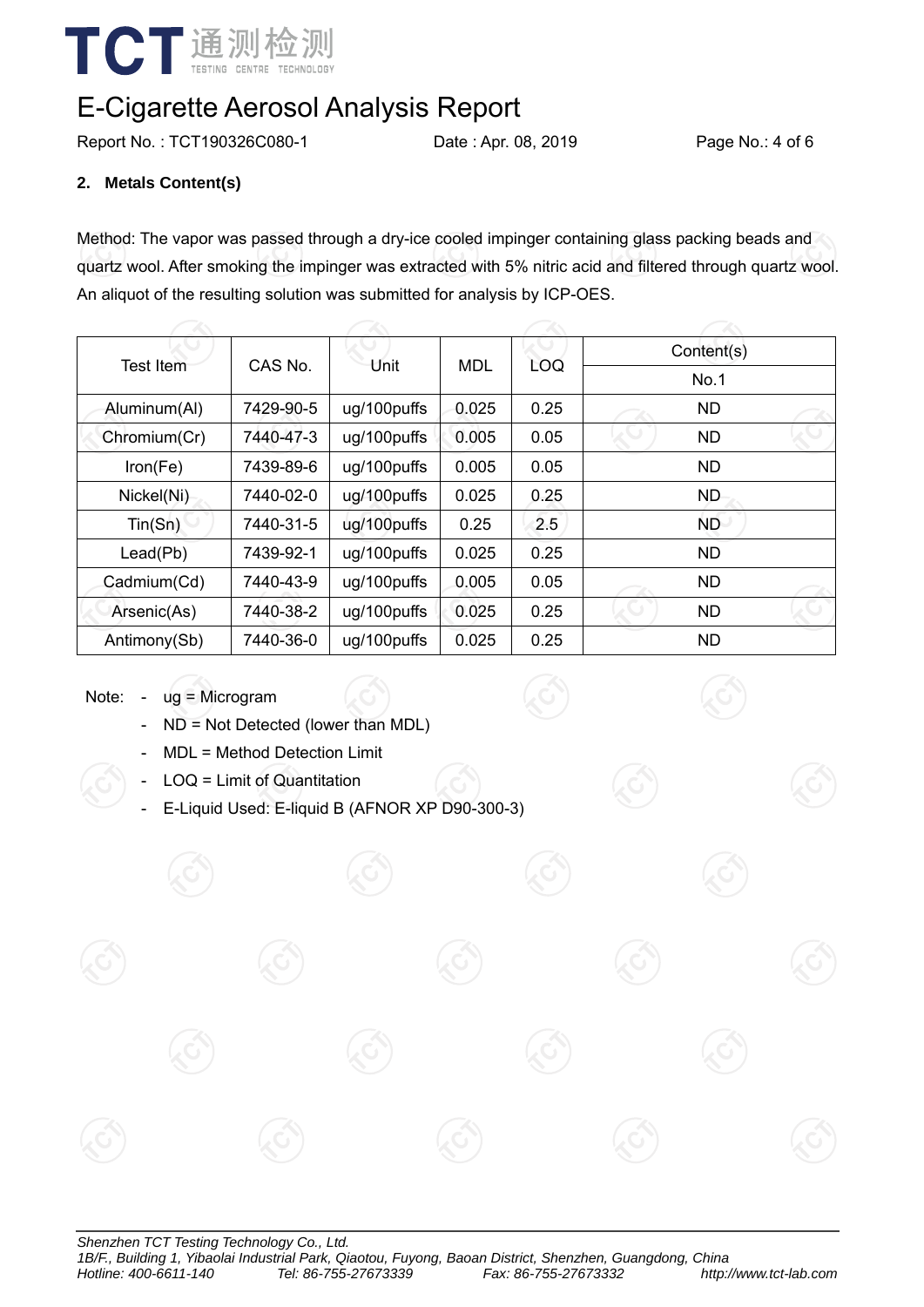

Report No.: TCT190326C080-1 Date: Apr. 08, 2019 Page No.: 5 of 6

#### **3. Nicotine Consistency Test**

Test Condition: With reference to the CORESTA RECOMMENDED METHOD Nº 81 method parameter and Afnor standardization XP D90-300-3, a smoke machine was used to collect the vapor.

| <b>Puff Duration</b> | $3.0s \pm 0.1s$      |  |  |  |
|----------------------|----------------------|--|--|--|
| <b>Puff Volume</b>   | $55mL\pm0.3mL$       |  |  |  |
| Puff of Each Group   | 20                   |  |  |  |
| <b>Maximum Flow</b>  | $18.5mL/s\pm1.0mL/s$ |  |  |  |
| Pressure Drop        | < 50hPa              |  |  |  |

The temperature and relative humidity of the test atmosphere during machine preparation and testing were kept within the following limits: temperature  $\pm 2^{\circ}$ C, relative humidity  $\pm 5\%$ 

Method: A reference liquid was prepared. A pharmaceutical nicotine inhaler was used as a comparator. Products were attached to a smoke machine, and the aerosol was collected in Cambridge filter pads. After trapping and solvent extraction, solution was analyzed by GC-MS and nicotine was dosed by comparing the areas obtained on the MS detector with those of standard solutions prepared in the laboratory under concentration conditions surrounding those of the samples.

|              | Nicotine (CAS No.: 54-11-5) Contents (mg/20Puffs) |         |          |         |          |            | Total         |
|--------------|---------------------------------------------------|---------|----------|---------|----------|------------|---------------|
| Sample No.   | Group 1*                                          | Group 2 | Group 3* | Group 4 | Group 5* | <b>AVG</b> | (mg/100puffs) |
| No.1         | 1.15                                              | 1.17    | 1.16     | 1.11    | 1.14     | 1.15       | 5.74          |
| Deviation(%) | 0.0                                               |         | 1.4      |         | 0.7      |            |               |
|              |                                                   |         |          |         |          |            |               |

Note: - mg = milligram

- ND = Not Detected (lower than MDL)
- MDL = Method Detection Limit = 0.01mg/20Puffs
- LOQ = Limit of Quantitation = 0.1mg/20Puffs
- $1$ group =  $20$ puffs
- \* Values used for determination of consistency of nicotine emission
- E-Liquid Used: E-liquid A (AFNOR XP D90-300-3)
- Under the conditions of the test and with reference to AFNOR XP D90-300-3, the electronic cigarette delivers a dose of nicotine at consistent levels.